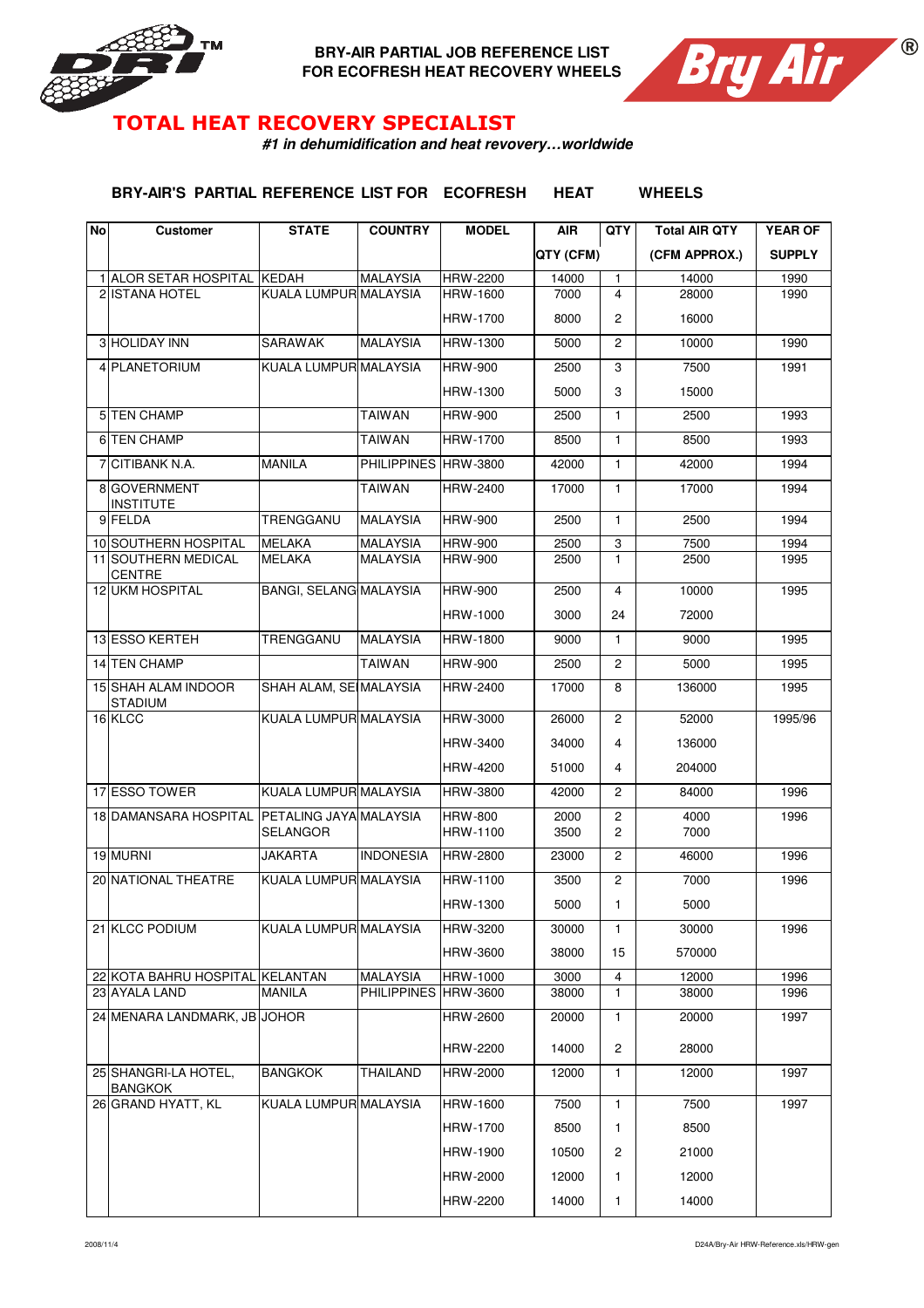

**BRY-AIR PARTIAL JOB REFERENCE LIST FOR ECOFRESH HEAT RECOVERY WHEELS**



## TOTAL HEAT RECOVERY SPECIALIST

**#1 in dehumidification and heat revovery…worldwide**

**BRY-AIR'S PARTIAL REFERENCE LIST FOR ECOFRESH HEAT WHEELS**

| No | <b>Customer</b>                      | <b>STATE</b>           | <b>COUNTRY</b>       | <b>MODEL</b>                      | <b>AIR</b>    | QTY                            | <b>Total AIR QTY</b> | <b>YEAR OF</b> |
|----|--------------------------------------|------------------------|----------------------|-----------------------------------|---------------|--------------------------------|----------------------|----------------|
|    |                                      |                        |                      |                                   | QTY (CFM)     |                                | (CFM APPROX.)        | <b>SUPPLY</b>  |
|    | 27 SUNGAI PETANI                     | <b>KEDAH</b>           | <b>MALAYSIA</b>      | <b>HRW-700</b>                    | 1400          | $\overline{c}$                 | 2800                 | 1997           |
|    | SPECIALIST HOSPITAL                  |                        |                      |                                   |               |                                |                      |                |
|    | 28 SELAYANG                          | KUALA LUMPUR MALAYSIA  |                      | <b>HRW-600</b>                    | 1000          | 3                              | 3000                 | 1997           |
|    | <b>HOSPITAL</b>                      |                        |                      | <b>HRW-800</b>                    | 2000          | 2                              | 4000                 |                |
|    |                                      |                        |                      | <b>HRW-900</b>                    | 2500          | 3                              | 7500                 |                |
|    |                                      |                        |                      | HRW-1000                          | 3000          | 12                             | 36000                |                |
|    |                                      |                        |                      | HRW-1300                          | 5000          | $\overline{2}$                 | 10000                |                |
|    |                                      |                        |                      | HRW-1400                          | 6000          | 2                              | 12000                |                |
|    | 29 PT 3M INDONESIA                   | <b>JAKARTA</b>         | <b>INDONESIA</b>     | <b>HRW-2600</b>                   | 20000         | $\overline{2}$                 | 40000                | 1997           |
|    | 30 SANDAKAN HOSPITAL                 | SABAH                  | <b>MALAYSIA</b>      | HRW-1000                          | 3000          | 1                              | 3000                 | 1997           |
|    | 31 3M MALAYSIA SDN BHD               | NEGERI SEMBIL MALAYSIA |                      | HRW-2200                          | 14000         | $\overline{c}$                 | 28000                | 1997           |
|    | 32 MMT (MALAYSIA) SDN<br>BHD         | NEGERI SEMBIL MALAYSIA |                      | HRW-2600                          | 20000         | $\mathbf{1}$                   | 20000                | 1997           |
|    | 33 PHILAMLIFE TOWER                  | <b>MANILA</b>          | PHILIPPINES HRW-3000 |                                   | 26000         | $\overline{c}$                 | 52000                | 1997           |
|    | 34 NOVOTEL HOTEL, KL                 | KUALA LUMPUR MALAYSIA  |                      | HRW-1800                          | 9000          | $\sqrt{2}$                     | 18000                | 1998           |
|    | 35 GT-INTERNATIONAL                  | <b>MANILA</b>          | PHILIPPINES HRW-3000 |                                   | 26000         | $\mathbf{1}$                   | 26000                | 1998           |
|    | TOWER                                |                        |                      | HRW-3400                          | 34000         | 1                              | 34000                |                |
|    | 36 KLCC ENTERTAINMENT<br><b>AREA</b> | KUALA LUMPUR MALAYSIA  |                      | <b>HRW-2000</b>                   | 12000         | $\overline{c}$                 | 24000                | 1998           |
|    | 37 COLUMBIA HEALTH<br>CARE           | <b>SARAWAK</b>         | <b>MALAYSIA</b>      | <b>HRW-700</b>                    | 1400          | $\overline{c}$                 | 2800                 | 1998           |
|    | <b>38 PAYA LABAR AIRPORT</b>         | PAYA LEBAR             | <b>SINGAPORE</b>     | <b>HRW-1700</b><br>HRW-1900       | 8500<br>10500 | $\mathbf{1}$<br>2              | 8500<br>21000        | 1998           |
|    |                                      |                        |                      |                                   |               |                                |                      |                |
|    | 39 KANGAR HOSPITAL                   | <b>PERLIS</b>          | <b>MALAYSIA</b>      | <b>HRW-900</b>                    | 2500          | 6                              | 15000                | 1998           |
|    | 40 SUNWAY MEDICAL<br><b>CENTRE</b>   | SELANGOR               | <b>MALAYSIA</b>      | <b>HRW-700</b>                    | 1400          | $\overline{7}$                 | 9800                 | 1998           |
|    | 41 CITIBANK                          | <b>MANILA</b>          | PHILIPPINES HRW-3200 |                                   | 30000         | $\mathbf{1}$                   | 30000                | 1998           |
|    | 42 NOVOTEL HOTEL                     | <b>KEDAH</b>           | <b>MALAYSIA</b>      | HRW-1500                          | 6500          | $\overline{c}$                 | 13000                | 1999           |
|    | 43 ERICSSON BUILDING                 | <b>SELANGOR</b>        | <b>MALAYSIA</b>      | <b>HRW-500</b><br><b>HRW-600</b>  | 650<br>1000   | $\overline{c}$<br>$\mathbf{1}$ | 1300<br>1000         | 1999           |
|    |                                      |                        |                      |                                   |               |                                |                      |                |
|    |                                      |                        |                      | <b>HRW-800</b><br><b>HRW-1100</b> | 2000<br>3500  | 3<br>2                         | 6000<br>7000         |                |
|    |                                      |                        |                      |                                   |               |                                |                      |                |
|    |                                      |                        |                      | HRW-1400                          | 6000          | 4                              | 24000                |                |
|    | 44 PUTRAJAYA HOSPITAL                | <b>SELANGOR</b>        | <b>MALAYSIA</b>      | <b>HRW-700</b>                    | 1400          | 9                              | 12600                | 1999           |
|    | 45 SLIM RIVER                        | <b>PERAK</b>           | <b>MALAYSIA</b>      | <b>HRW-500</b>                    | 650           | $\mathbf{1}$                   | 650                  | 1999           |
|    | <b>HOSPITAL</b>                      |                        |                      | <b>HRW-900</b>                    | 2500          | 1                              | 2500                 |                |
|    |                                      |                        |                      | HRW-1000                          | 3000          | 2                              | 6000                 |                |
|    |                                      |                        |                      | HRW-1100                          | 3500          | 4                              | 14000                |                |
|    |                                      |                        |                      | HRW-1300                          | 5000          | 1                              | 5000                 |                |
|    | 46 ENVIROTECH AIR<br>QUALITY INC.    |                        | <b>TAIWAN</b>        | HRW-2200                          | 14000         | 1                              | 14000                | 1999           |